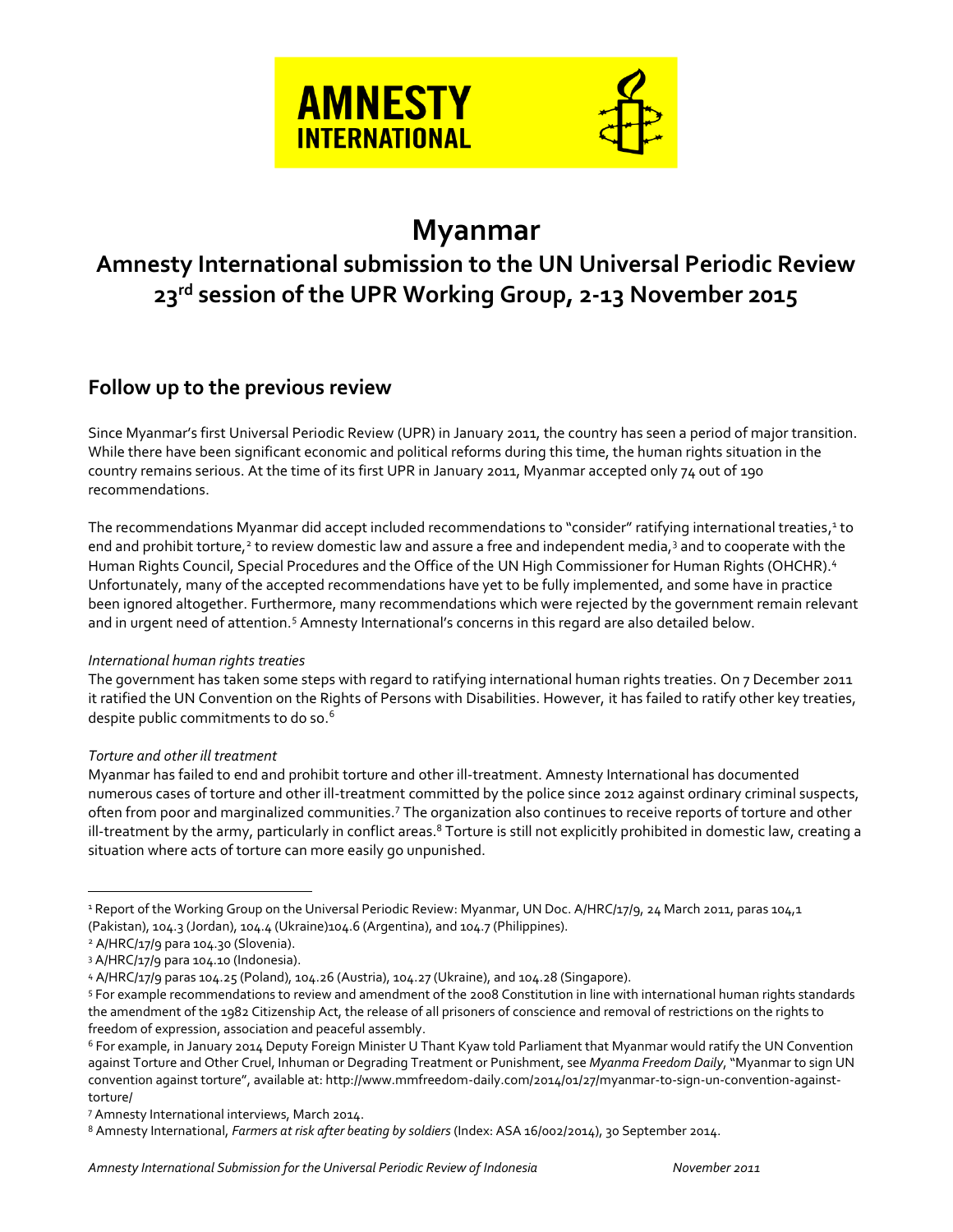#### *Media reforms*

Since Myanmar's last review there has been some significant relaxation of media restrictions – most notably the removal of pre-publication censorship, greater online access to information, the release of detained journalists and the adoption or proposal of new laws relating to the media. However, restrictions on freedom of expression remain entrenched in Myanmar's legislative framework, and journalists remain at risk of arrest and imprisonment simply for carrying out their legitimate activities peacefully. At the time of writing at least 12 journalists were imprisoned in connection with their journalistic activities.

#### *Co-operation with UN human rights mechanisms*

Finally, while we welcome Myanmar's facilitation of visits by the UN Special Rapporteur on the situation of human rights in Myanmar and of OHCHR staff to access the country to undertake human rights monitoring, we are concerned that – despite government commitments – the OHCHR has not yet been able to establish an office in the country.

### **The national human rights framework**

#### *Constitution*

Amnesty International remains seriously concerned about a number of elements within the 2008 Constitution that undermine respect for and protection of human rights and enable impunity for perpetrators of human rights violations, including past violations. There are no provisions for freedom from torture and other ill-treatment, and crucial fair trial safeguards are missing.<sup>9</sup> Provisions relating to freedoms of expression, association and peaceful assembly and freedom of thought, conscience and religion are not in line with international human rights law and standards.<sup>10</sup> Furthermore, the Constitution prevents civilian oversight of the military, and grants the President broad powers to suspend "all fundamental rights [...] if necessary" during indefinite and undefined states of emergency.<sup>11</sup>

#### *Laws restricting freedoms of expression, association and peaceful assembly*

Myanmar retains within its legislative framework a number of laws which restrict the rights to freedom of expression, association and peaceful assembly. These laws continue to be used to arrest and detain political activists, human rights defenders, journalists and others simply for the peaceful exercise of their human rights. They include: provisions of the Penal Code,<sup>12</sup> the Peaceful Assembly and Peaceful Procession Law,<sup>13</sup> the Unlawful Associations Act,<sup>14</sup> the Official Secrets Act,<sup>15</sup> the Electronics Transactions Act,<sup>16</sup> the State Protection Act,<sup>17</sup> and the Emergency Provisions Act.<sup>18</sup> The restrictions

 $\overline{a}$ 

<sup>9</sup> For example, there are no provisions for the rights of persons being arrested to be informed promptly of the nature and cause of the charge against them or to a fair and public hearing, and the right of those arrested to be brought before a court within 24 hours does not extend to "matters on precautionary measures" taken on security and similar grounds.

<sup>10</sup> Under Article 254 provisions on freedom of expression, association and assembly are restricted by vaque references to "community peace and tranquility", while under Article 34 the right to freedom of expression or belief is guaranteed only to "citizens", thus denying non-citizens these rights on a discriminatory basis.

 $11$  Article 414(b).

<sup>12</sup> For example, Section 505(b) of the Penal Code criminalizes the act of publishing or circulating information with the intent or likelihood to cause public fear or alarm whereby a person may be induced "to commit an offence against the State or against the public tranquility".

<sup>&</sup>lt;sup>13</sup> The Peaceful Assembly and Peaceful Procession Law, which was amended in June 2014, requires protesters to apply at least five days in advance for permission to demonstrate (Article 3) and stipulates that an application may be denied if "the security of the State, rule of law, public tranquility and the existing laws protecting the public are to be breached" (Article 13). Demonstrating without authorization can be punished with up to six months' imprisonment (Article 18). See Amnesty International, *Myanmar: Stop Using Repressive Law Against Peaceful Protesters* (Index: ASA/16/025/2014), 15 October 2014.

<sup>14</sup> The Unlawful Associations Act requires associations to register with the government and contains sweeping provisions to arbitrarily outlaw peaceful associations.

<sup>15</sup> Under the Official Secrets Act it is an offence to possess, control, receive or communicate any document or information which, if disclosed could be "prejudicial to the safety or interests of the state". The Act allows the government broad power to determine what classifies as a "secret" and there are no provisions which allow for the disclosure of classified information on public interest grounds.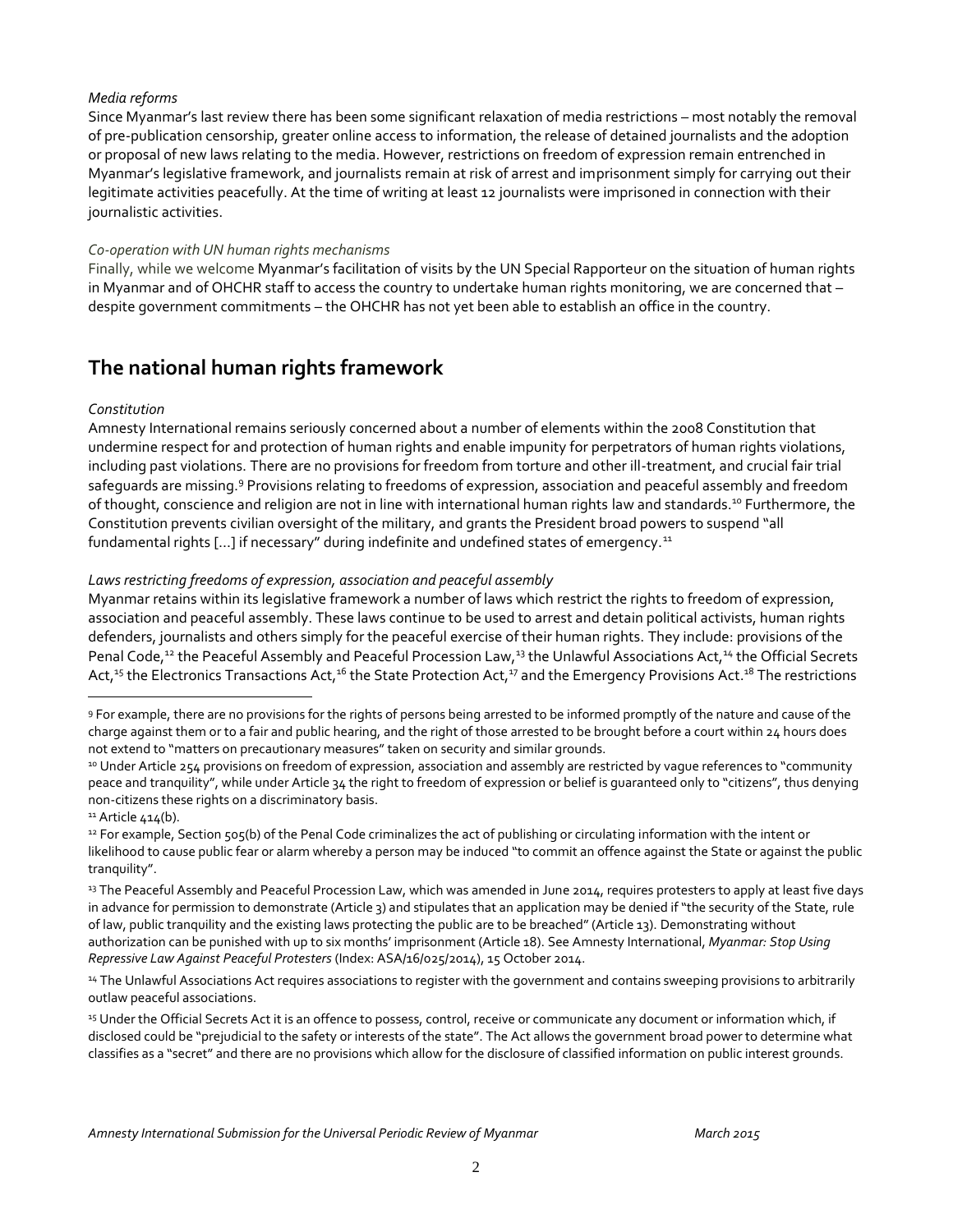imposed by these laws are phrased in an excessively broad and vague manner and potentially result in an overreach and discriminatory application of the law.

#### *Proposed laws protecting race and religion*

In January 2015, Parliament began consideration of a package of four laws aimed at "protecting race and religion". The draft laws are discriminatory and if adopted could result in violations of a number of human rights, including the right to freedom of thought, conscience and religion, the right to privacy, children's rights, women's rights and the right to freedom of expression. Two of the bills – the Religious Conversion Bill and the Buddhist Women's Special Marriage Bill – are inherently flawed and incompatible with human rights. The proposed Population Control Healthcare Bill lacks sufficient safeguards against all forms of discrimination while the Monogamy Bill prohibits extramarital affairs and cohabitation. <sup>19</sup> The four laws were still under consideration at the time of writing.

#### *Laws relating to land acquisition and evictions*

In 2012, the government enacted the Farmland Law, and the Vacant, Fallow and Virgin Lands Management Law. <sup>20</sup> The government retains very broad powers to 'resume' possession of land.<sup>21</sup> The laws do not prohibit forced evictions nor do they set out safeguards, as required under international law, that must be complied with prior to evictions. Many people in Myanmar – especially small scale farmers and women headed households – continue to suffer from insecurity of tenure<sup>22</sup> and are at risk of forced evictions when the government takes over land for commercial projects. Neither law includes any provision for a judicial appeal against decisions of the administrative bodies.

#### *Lack of environmental safeguards*

 $\overline{a}$ 

The Environmental Conservation Law, 2012 establishes a broad framework for environmental protection, by setting out the duties and powers of the Ministry of Environmental Conservation and Forestry. However, the law and the rules adopted by the Ministry do not set out substantive requirements in relation to waste disposal, pollution of air, water and soil, or other actions which can be prejudicial to health or create a nuisance. Myanmar still lacks environmental quality standards, an Environmental Impact Assessment framework and the technical capacity within the Ministry to monitor and assess large and complex extractive projects.

### **The human rights situation on the ground**

<sup>16</sup> The Electronics Transactions Act criminalizes acts by using electronic transactions technology deemed "detrimental to the security of the State or prevalence of law and order or community peace and tranquility or national solidarity or national economy or national culture" (Article 33(a)).

17 The State Protection Act outlaws any act that may be considered as an "infringement of the sovereignty and security of the Union of Burma", or as a "threat to the peace of the people" (preamble).

<sup>18</sup> The Emergency Provisions Act includes provisions to criminalize the spread of "false news, knowing, or having reason to believe that it is not true" (Article 5(e)) as well as any act that may "affect the morality or conduct of the public or a group of people in a way that would undermine the security of the Union or the restoration of law and order" (Article  $\varsigma(i)$ ).

<sup>19</sup> For a detailed legal analysis of the four laws see Amnesty International and the International Commission of Jurists (ICJ) *Myanmar: Parliament must reject discriminatory 'race and religion' laws* (Index: ASA 16/1107/2015), 3 March 2015.

 $^{20}$  The Vacant, Fallow and Virgin Lands Management Law, 2012 regulates vacant and fallow land (land that was previously cultivated and then abandoned by the tenant) as well as virgin land (defined as new land or woodland which has previously not been cultivated). The law recognizes that farmers are already using vacant, virgin and fallow lands without formal recognition from the government and, along with the Farmland Law, provides an avenue for them to obtain land use certificates. The main focus is on making land available for large scale commercial agriculture, livestock and poultry farming, aquaculture and mining projects (Sections 4 and 10). However, the vast majority of Myanmar's farmland is cultivated by small-scale farmers who may find it harder to register their land because of lack of documentation and complex registration systems.

<sup>21</sup> The state remains the original owner of all lands and retains the right to 'resume' possession of the land in the interest of the state or the public. People are given the 'right to farm' lands designated for farming under the Farmland Law. The government can however 'rescind' this right if conditions, including on types of crops that can be grown, are not met. See Amnesty International, *Open for Business? Corporate crime and abuses at Myanmar copper mine*, (Index: ASA 16/003/2015), (Amnesty International, *Open for Business?*), February 2015, pp. 123 – 125.

<sup>22</sup> Organisation for Economic Co-operation and Development (OECD), OECD Investment Policy Reviews: Myanmar 2014, p. 43.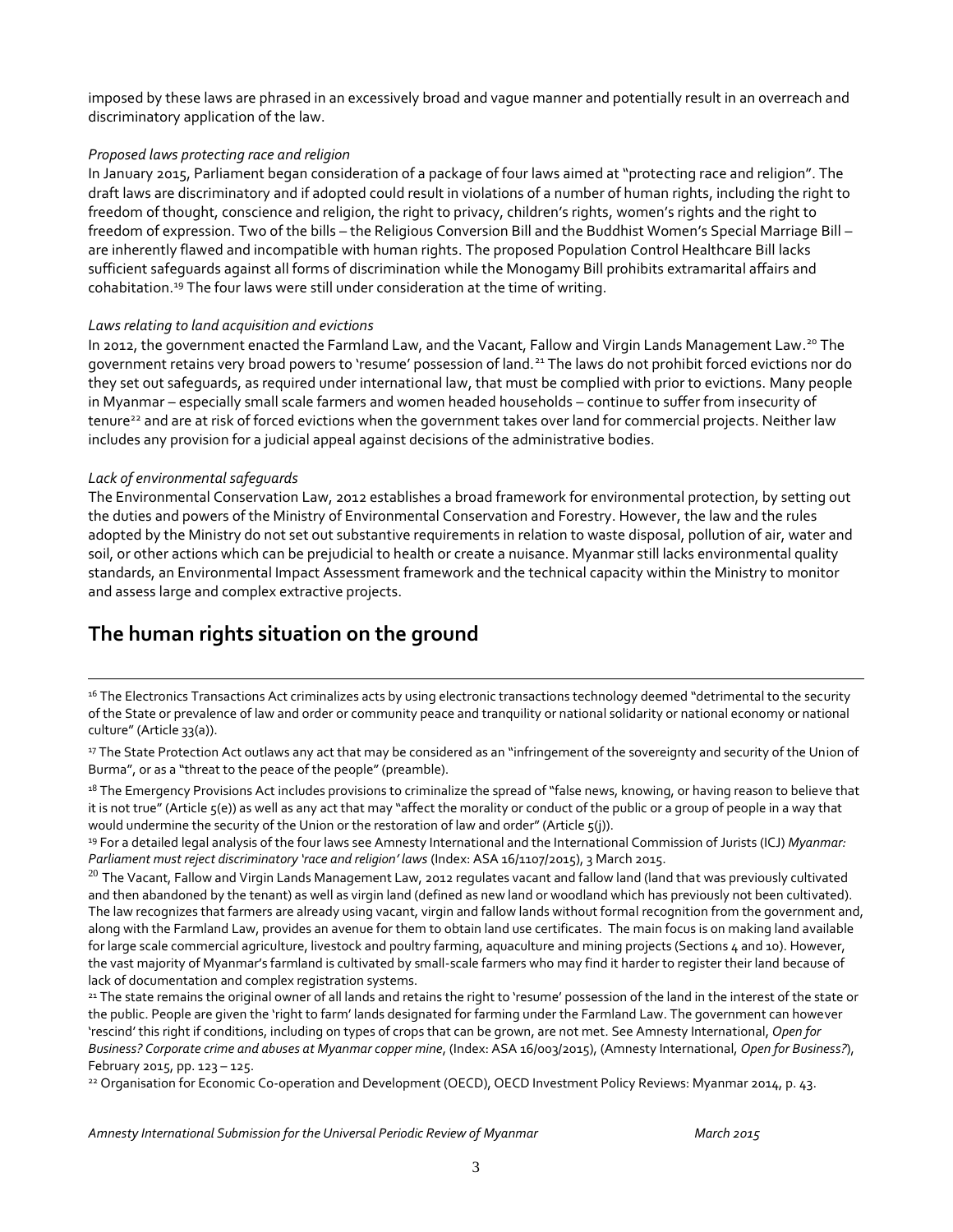#### *The rights to freedom of expression and peaceful assembly*

The rights to freedom of expression and peaceful assembly remain severely restricted in Myanmar, with a range of laws used to criminalize peaceful activism and political dissent, as described above. Despite a series of prisoner releases, human rights defenders, journalists, political activists and farmers continue to be arrested, prosecuted and imprisoned solely for the peaceful exercise of their rights. In areas that are being acquired for commercial projects, the government has used Article 144 of the Code of Criminal Procedure to block access to land, allowing the authorities to arbitrarily arrest farmers who have tried to return to their land, and to restrict any assembly in those areas.<sup>23</sup>

There are continued reports of intimidation and harassment against human rights defenders, lawyers and journalists.

Amnesty International also remains concerned about official inaction regarding the rights and needs of many former prisoners of conscience who suffered long periods of imprisonment, often in solitary confinement, which has taken a toll on them and their families. To date there is no official government programme to provide appropriate support, rehabilitation and reintegration to these individuals and their families.

#### *Human rights violations by the security forces*

Amnesty International continues to receive credible reports of human rights violations committed by the security forces in Myanmar, including torture and other ill-treatment,<sup>24</sup> unnecessary and excessive use of force and firearms when carrying out arrests and public order policing,<sup>25</sup> unlawful killings,<sup>26</sup> and failure to protect victims of human rights abuses. A particularly egregious example was the police's use on 29 November 2012 of white phosphorus munitions against monks and villagers who were peacefully protesting against the Letpadaung mine in central Myanmar.<sup>27</sup> Investigations into such allegations are rare, and perpetrators are seldom brought to justice. There are no effective accountability mechanisms, meaning victims and their families do not have access to effective remedies.

#### *Business and human rights*

 $\overline{a}$ 

Amnesty International has conducted a detailed investigation into illegality and related serious human rights abuses linked to the Monywa copper mining project, in Sagaing Region.<sup>28</sup> The Monywa project has a long history of forced evictions. In 1996 and 1997, the government nationalised 5,411 acres of land to make way for the project. Thousands of villagers were driven from their homes and farmland – without any due process, consultation, or payment of adequate compensation – depriving them of their primary source of livelihood. No corrective action was taken.

Between 2011 and 2014, more people were forcibly evicted from their homes and farmland after land was acquired for the Letpadaung mine, which is part of the Monywa project. The government-appointed Letpadaung Investigation Commission – established to investigate social and environmental impacts of the Letpadaung mine – found that the authorities had misled people about the land acquisition and evictions. Concerns have also been raised about the adequacy of resettlement sites. As of May 2014, 196 households had refused to move. Thousands of people remain at risk of forced eviction.

There are ongoing concerns also over the environmental impacts of the Monywa project. The government has failed to protect people living in the vicinity from pollution which can negatively impact their rights to water and health. The pollution is linked to hazardous waste materials discharged from the mine from 1995-6 and to a sulphuric acid factory illegally set up by the military-owned Union of Myanmar Economic Holdings Limited in 2007. The Environmental and Social Impact Assessment for the new Letpadaung project does not adequately address the high risk of adverse

<sup>23</sup> Amnesty International, *Open for Business?,* pp. 17 – 18, 23, 56 – 60.

<sup>24</sup> Amnesty International, *Take immediate steps to safeguard against torture* (Index: ASA 16/011/2014), 26 June 2014 and *Farmers at risk after beating by soldiers* (Index: ASA 16/002/2014), 30 September 2014.

<sup>25</sup> Amnesty International, *Myanmar: Violent police crackdown against protesters must end*, 10 March 2015.

<sup>26</sup> Amnesty International, *Ensure independent and impartial investigation into the death of journalist* (ASA 16/028/2014).

<sup>27</sup> Amnesty International, *Open for Business?* pp. 41 – 55.

<sup>28</sup> Amnesty International, *Open for Business?*.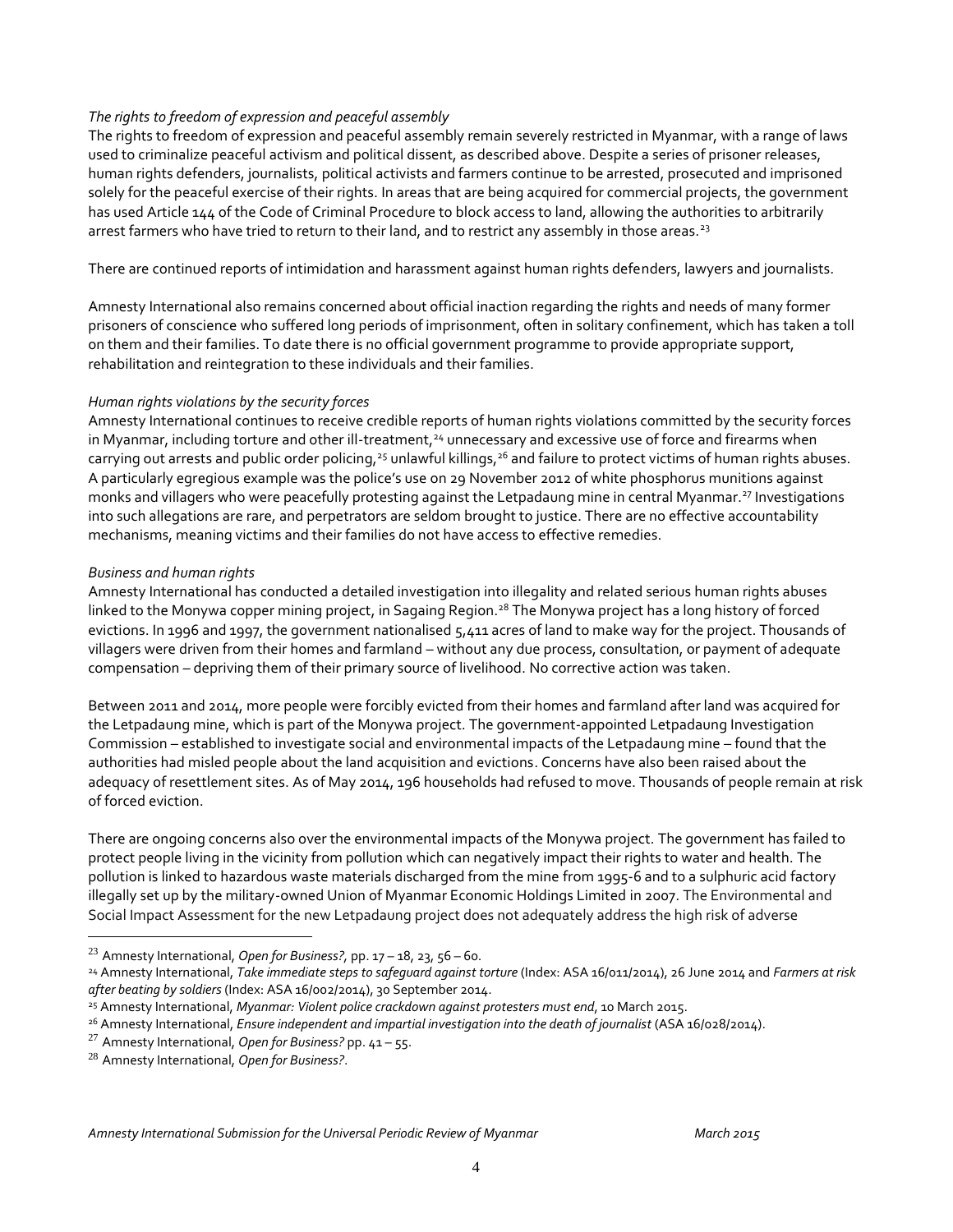#### environmental and human rights impacts. 29

The corporate actors involved in the Monywa project, which include Canadian, Chinese, and Myanmar companies, have profited from and in some cases colluded with the Myanmar authorities in these abuses – yet the governments of Canada, China and Myanmar have failed to carry out proper investigations and hold the companies to account. The Myanmar government has been unwilling to monitor, regulate and provide remedies against companies with the aim of protecting human rights or to investigate its own officials.

Amnesty International's wider research in this area indicates similar human rights concerns about other extractive and large projects in Myanmar.

#### *The situation of the Rohingya minority*

The situation of the Rohingya<sup>30</sup> has deteriorated significantly since large-scale and widespread violence erupted between Buddhist communities and mostly Rohingya communities in Rakhine State in 2012. Scores were killed and tens of thousands displaced by the violence. However, the authorities have yet to conduct an independent, impartial and effective investigation in to the attacks, or to bring all those responsible to justice. The authorities have also failed to take action against those who advocate or incite violence, hostility and discrimination against the Rohingya, and other ethnic and religious minorities.

Over two years later, an estimated 139,000 people – mainly Rohingya – remain displaced, living in deplorable conditions in makeshift camps in Rakhine state. Humanitarian aid organizations have had limited access, with the expulsion of some organizations in February and March 2014, and the withdrawal of others following attacks against them in March 2014. Although access has resumed for some organizations, humanitarian assistance has not returned to the levels prior to the attacks. The situation in Rakhine state is fragile, and security concerns for people there are serious.

The Rohingya continue to face discrimination in law, policy and practice. The vast majority remain stateless and are deprived of nationality under the 1982 Citizenship Act,<sup>31</sup> and as a result they continue to face restrictions on their freedom of movement, with repercussions for their access to places of work and livelihoods.

#### *Conflict in ethnic minority areas*

 $\overline{a}$ 

The situation in some of Myanmar's ethnic minority areas remains serious, with fighting in Kachin and Northern Shan States now in its fourth year. There are ongoing reports of unlawful killings and torture and other ill-treatment, including rape and other crimes of sexual violence – in particular by the Myanmar security forces. Amnesty International also receives reports of international humanitarian law violations and human rights abuses by armed groups aligned with certain ethnic groups. Impunity persists for violations and abuses by all sides, with perpetrators rarely, if ever, brought to justice. Furthermore, the government continues to deny full and sustained access for humanitarian actors to displaced communities.

<sup>29</sup> See Amnesty International, *Open for Business?*, pp. 86 – 98 and pp. 129 – 42.

<sup>&</sup>lt;sup>30</sup> The Rohingya are a Muslim ethnic minority, the vast majority of whom live in northern Rakhine State in western Myanmar. 31 Rohingya are deprived of nationality under Myanmar's 1982 Citizenship Act. According to this law, only individuals belonging to the eight "national" and 135 "ethnic" groups listed in the law can acquire citizenship. As such, nationals and ethnic groups not included in the list, including Rohingya, are discriminated against, on the basis of race and ethnicity, in their access to citizenship. The 1982 Citizenship Act has had the effect of rendering the vast majority of Rohingyas ineligible to be Myanmar citizens. This in turn impacts Rohingya's ability to exercise other rights which are conferred only to "citizens". The law also makes no provision in relation to stateless persons.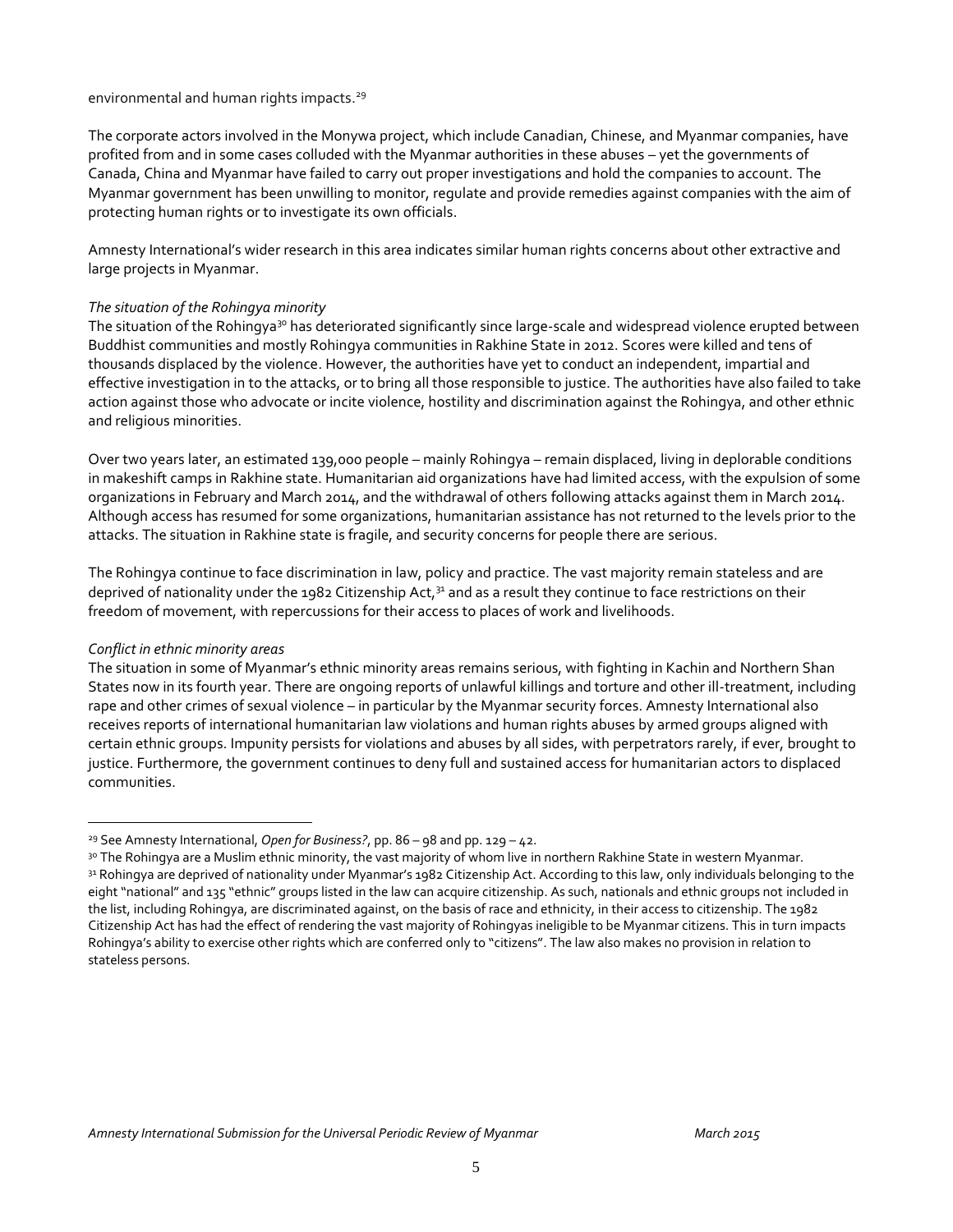#### *The death penalty*

Although there have been no executions since 1988, the death penalty remains part of the legislative framework and courts continue to impose death sentences. Under a Presidential Order dated 2 January 2014, all death sentences were commuted to life imprisonment, however since then at least 17 individuals have been sentenced to death.

### **Recommendations for action by the State under review**

#### **Amnesty International calls on the Government of Myanmar to:**

#### *Co-operation with the UN*

 Facilitate the establishment of an OHCHR country office in Myanmar, able to operate throughout the country with a full promotion and protection mandate.

#### *The national human rights framework*

- Amend the 2008 Constitution to bring it into line with international human rights law and standards, including by ensuring it explicitly prohibits torture and other-ill-treatment in all circumstances, provides key fair trial safeguards, and remove all provisions which enable impunity for perpetrators of human rights violations.
- Repeal or amend all laws that violate the rights to freedom of expression, association and peaceful assembly in particular Section 505(b) of the Penal Code, the Peaceful Assembly and Peaceful Procession Law, the Unlawful Associations Act, the Official Secrets Act, the Electronics Transactions Act, the State Protection Act, and the Emergency Provisions Act – to ensure these conform with international human rights law and standards.
- Reject the four proposed laws "protecting race and religion" and ensure that all legislation affecting women, religious and ethnic minorities contains explicit provisions to protect against discrimination and complies with international human rights law and standards.
- Urgently enact and enforce legislation prohibiting forced evictions and strengthen environmental safeguards to ensure that people are protected against infringements of their human rights caused by pollution of water, air or soil by extractive and manufacturing industries.
- Ratify and effectively implement the International Covenant on Civil and Political Rights; the International Covenant on Economic, Social and Cultural Rights; and the UN Convention against Torture and Other Cruel, Inhuman or Degrading Treatment or Punishment.

#### *The rights to freedom of expression and peaceful assembly*

- Immediately and unconditionally release all prisoners of conscience and drop all charges against those who are facing imprisonment solely for the peaceful exercise of their human rights.
- **Provide reparations, including rehabilitation and medical, psychological, and mental health services and treatment,** as well as economic and educational support to former prisoners of conscience and their families.
- Ensure human rights defenders and journalists can carry out their legitimate work in security and without fear of reprisal.